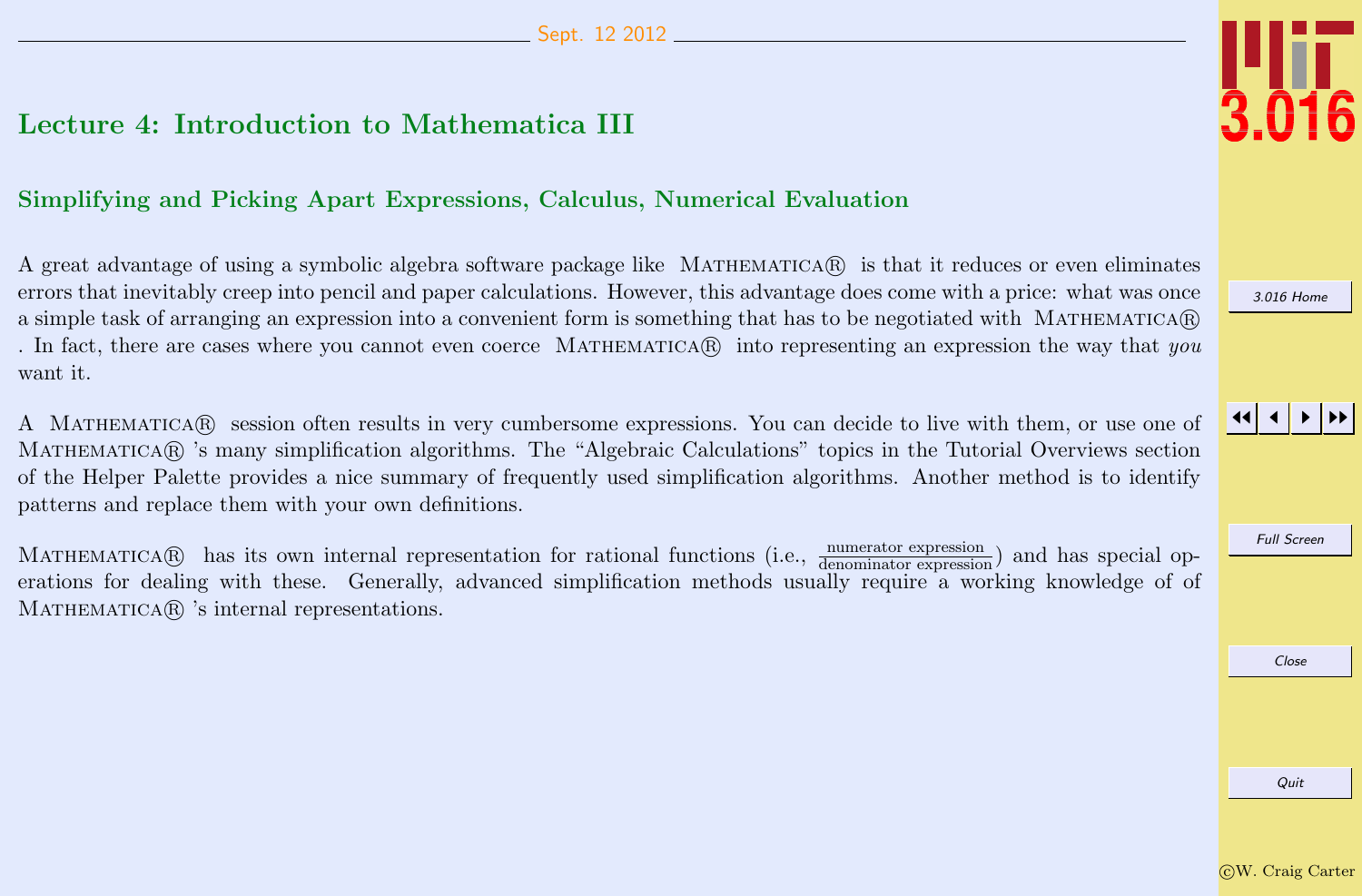### c W. Craig Carter

Quit

#### **PaulENomeal <sup>=</sup> <sup>H</sup><sup>1</sup> <sup>+</sup> <sup>2</sup> <sup>a</sup> <sup>+</sup> <sup>3</sup> <sup>x</sup> <sup>+</sup> <sup>4</sup> <sup>z</sup>L^4 1**  $P$ **PatPEN** = **Expand**  $[PaulENomea1]$ **Factor[FatPEN] 3**  $P$ aulinX =  $C$ ollect $[FAt$ PEN, x<sub>1</sub>  $\qquad$  **4 Coefficient**[PaulinX, x, 2] **6 Simplify@Coefficient@PaulinX, x, iDD x^i, 8implify**<sup>[PaulSpiffedUp]
<br> **Payment PaulSpiffedUp Payment Payment Payment Payment Payment Payment Payment Payment Payment Payment Payment Payment Payment Payment Payment Payment Paymen</sup> RashENell** =  $\frac{(x + y)}{(x - y)} + \frac{(x - y)}{(x - y)}$  $\frac{(x + y)}{(x - y)} + \frac{(x - y)}{(y + x)}$ **<sup>H</sup><sup>y</sup> <sup>+</sup> <sup>x</sup><sup>L</sup> Apart[RashENell] 9**  $\frac{10}{2}$  $\blacksquare$ **Numerator**<sup>[</sup>Together<sup>[RashENell]]</sup> **Simplify@RashENell<sup>D</sup> 12 Factor[RashENell] 13** [Simplfiying Expressions with Square Roots](http://pruffle.mit.edu/3.016-2012/html/Lecture-04/HTMLLinks/index_1.html) **RootBoy =**  $\sqrt{(x+y)^2}$  **14**  $\frac{15}{2}$  $\text{Simplify}$  **[RootBoy,**  $x \in \text{Reals}$  &  $y \in \text{Reals}$ **] 16**  $\begin{bmatrix} \text{Simplify} [\text{RootBoy}, x \ge 0 \text{ && y \ge 0 \end{bmatrix}$  17  $Simplify[RootBoy, x < 0 & 0 & 0]$  18  $ext{RootBoy /}$ .  $\text{Sqrt}$   $(\text{expr}) \land 2$   $\rightarrow \text{expr}$  **19** 1: We will use this simple expression to demonstrate some of MATHEMATICA $\circledR$  's algebraic manipulations. 2: Expand performs all multiplication and leaves the result as a sum. 3: Factor has an algorithm to find common terms in a sum and write the result as a factor and a cofactor—but in this case, it will return the original form. 4: Collect will turn in an expression into a polynomial of a user-selected variable. 5: Coefficient picks out coefficients of user-specified powers of a variable—this will return the coefficient of  $x^2$  in the polynomial. 6: This is an example of using Simplify together with Coefficient to simplify only the coefficients of each power of x, and then return the original result by multiplying by the appropriate power and summing. 7: Simplify tries to produce a simple result (based on an internal measure of simplicity). Here it returns the same result as Factor, but this will not always be the case. 8: Besides polynomials, other frequently encountered forms are rational forms—we will use this sum of rationals as an example. 9: Apart will re-express a rational form as a sum with simple denominators. 10: Together will collect all terms in a sum into a single rational form. 11: Numerator returns the numerator of a single rational form. 12–13: In this case, Simplify and Factor do not produce the same form. 14: MATHEMATICA® is fastidious about simplifying roots and makes no assumptions—unless they are specified— about whether a variable is real, complex, positive, or negative. 15: Many users become frustrated that Simplify doesn't do what the user thinks must be correct. . . Many users become must also that Simplify doesn't do what the user thinks must be correct...<br>If you think it is obvious that  $\sqrt{x^2}$  should always simplify to x, then consider that both  $x = \pm 1$  satisfy you think it is obvious that  $\sqrt{x^2}$  should always simplify to x, then consider that  $\sqrt{x^2} \neq x$  for  $x < 0$ <br> $\frac{x^2}{a^2} = 1$ —picking only  $x = 1$  will miss the minus-solution. Or, consider that  $\sqrt{x^2} \neq x$  for  $x < 0$ 16: Simplify will accept Assumptions as a second argument, or as an option. 17–18: This demonstrates why it is not a good idea to automatically simplify  $\sqrt{x^2}$ .

### Lecture 04 MATHEMATICA(R) Example 1 [notebook \(non-evaluated\)](http://pruffle.mit.edu/3.016-2012/Notebooks/L04/Lecture-04.nb) [pdf \(evaluated, color\)](http://pruffle.mit.edu/3.016-2012/pdf/L04/Lecture-04-1-COL.pdf) [pdf \(evaluated, b&w\)](http://pruffle.mit.edu/3.016-2012/pdf/L04/Lecture-04-1-BW.pdf) [html \(evaluated\)](http://pruffle.mit.edu/3.016-2012/html/Lecture-04/HTMLLinks/index_1.html)

There are built-in simplification operations, such as Simplify, but they will not always result in a form that is most useful to the user.

19: This is brute force—and not really a good idea.

Crafting an expression into a pleasing form is an art.

Operations on Polynomials

 $PaulSpiffedUp = Sum$ 

 $\{i, 0, 20\}$ 

[3.016 Home](http://pruffle.mit.edu/3.016-2012/)

Full Screen

l 4 I

Close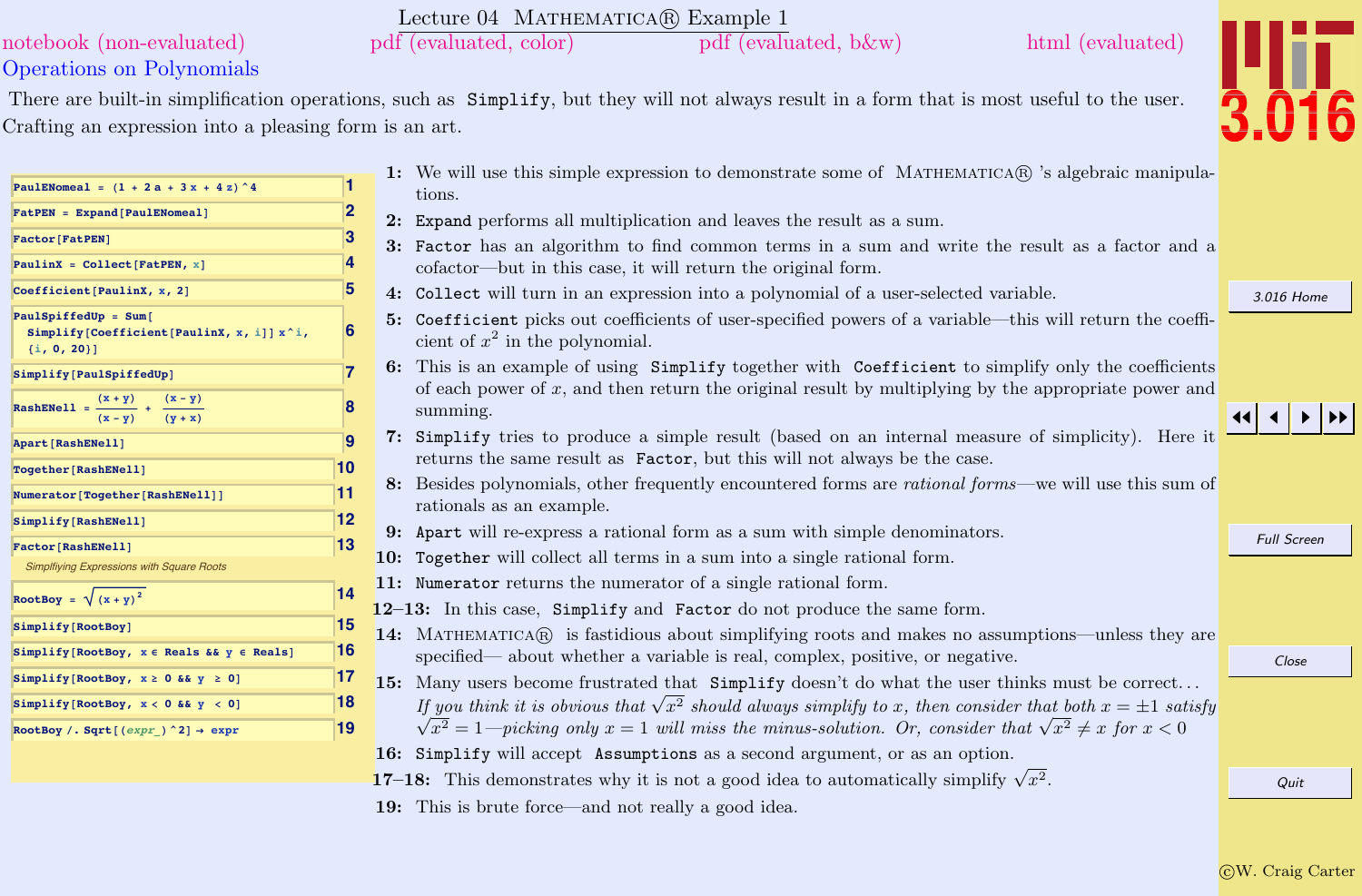|                                                                                                                                     |    | Lecture 04 MATHEMATICA(R) Example 2                                                                                                                                                                        |                    |
|-------------------------------------------------------------------------------------------------------------------------------------|----|------------------------------------------------------------------------------------------------------------------------------------------------------------------------------------------------------------|--------------------|
| notebook (non-evaluated)                                                                                                            |    | pdf (evaluated, color)<br>html (evaluated)<br>pdf (evaluated, b&w)                                                                                                                                         |                    |
| A Second Look at Calculus: Limits, Derivatives, Integrals                                                                           |    |                                                                                                                                                                                                            |                    |
| Examples of Limit and calculus with built-in assumptions                                                                            |    |                                                                                                                                                                                                            |                    |
| Log[x Sin[x]]<br><b>AMessyExpression =</b>                                                                                          |    |                                                                                                                                                                                                            |                    |
| Limit [AMessyExpression, $x \rightarrow 0$ ]                                                                                        |    | 1-2: This would be a challenging limit to find for many first-year calculus students $(try~it!)$ .                                                                                                         |                    |
| DMess = $D[AMessyExpression, x]$                                                                                                    |    | 3-4: Here, do a quick verification using differentiation and integration to check if MATHEMATICA® agrees                                                                                                   |                    |
| Integrate [DMess, x]                                                                                                                | 4  | with the fundamental theorem of calculus (Integrate [D[expr, x], x]==x). Note, MATHEMATICA®                                                                                                                |                    |
| DefInt1 = Integrate [DMess, $\{x, 0, e\}$ ]                                                                                         | 5  | does not add the arbitrary constant to the indefinite integral.                                                                                                                                            |                    |
| (AMessyExpression /. $x \rightarrow e$ ) -<br>(AMessyExpression /. $x \rightarrow 0$ )                                              | 6  | 5: This definite integral <i>should</i> the value of <b>AMERIC EXPLES</b> and $x = e$ , but is not obvious by inspection.                                                                                  | 3.016 Home         |
| DefInt2 = (AMessyExpression /. $x \rightarrow e$ ) -<br>Limit [AMessyExpression, $x \rightarrow 0$ ]                                |    | 6: Simply evaluating (via application of rules) the integral at the ends of the integration domain does<br>not produce the correct result because of a possible division by zero.                          |                    |
| DefInt1<br>DefInt2                                                                                                                  |    | 7: Using Limit instead of direct evaluation produces the expected result.                                                                                                                                  |                    |
| DefInt1 == DefInt2                                                                                                                  |    | 8: Although they have different forms (and one can probably see that they are the same expression),                                                                                                        |                    |
| Integrate [Sin[x] / Sqrt [ $(x^2 + a^2)$ ], x]                                                                                      | 19 | testing equality shows that the two different forms of the definite integral are the same.                                                                                                                 |                    |
| Integrate [Sin[x] / Sqrt[ $(x^2 + a^2)$ ],<br>x, Assumptions $\rightarrow$ Re[a^2] > 0]                                             | 10 | 9-10: Some indefinite integrals do not have closed-form solutions as in 9, even with extra assumptions<br>as attempted in 10.                                                                              |                    |
| UglyInfiniteIntegral =<br>Integrate [Sin[x] / Sqrt[ $(x^2 + a^2)$ ],<br>$\{x, 0, \infty\}$ , Assumptions $\rightarrow$ Re[a^2] > 0] | 11 | 12: But, in some cases even if the indefinite integral does not have a closed-form solution, the definite<br>integral will have one.                                                                       |                    |
| $N[UglyInfiniteIntegral /. a \rightarrow 1]$                                                                                        | 12 | 13: Series is one of the most useful and powerful MATHEMATICA(R) functions; especially to replace a                                                                                                        | <b>Full Screen</b> |
| Series [AMessyExpression, {x, 0, 4}]                                                                                                | 13 | complicated function with a simpler approximation in the neighborhood of a point.                                                                                                                          |                    |
| FitAtZero =<br>Series [AMessyExpression, {x, 0, 4}] // Normal                                                                       | 14 | Series returns a SeriesData-form which is indicated by the <i>trailing order</i> function 0. Subsequent<br>operations, such as Simplify, won't work on a SeriesData-form, but Normal converts a SeriesData |                    |
| Plot[                                                                                                                               |    | to a normal expression by chopping off the 0.                                                                                                                                                              |                    |
| {AMessyExpression, FitAtZero}, {x, 0, 3},<br>PlotStyle $\rightarrow$ { {Thickness [0.02], Hue[1]},                                  |    | 14-15: In this example, FitAtZero is a fourth-order approximation to AMessy Expresssion at $x = 0$ and<br>has been converted with Normal so it can be plotted in 15 alongside the exact expression.        | Close              |
| ${Thickness[0.01], Hue[0.5]}\}$                                                                                                     |    |                                                                                                                                                                                                            |                    |
|                                                                                                                                     |    |                                                                                                                                                                                                            |                    |
|                                                                                                                                     |    |                                                                                                                                                                                                            |                    |

CW. Craig Carter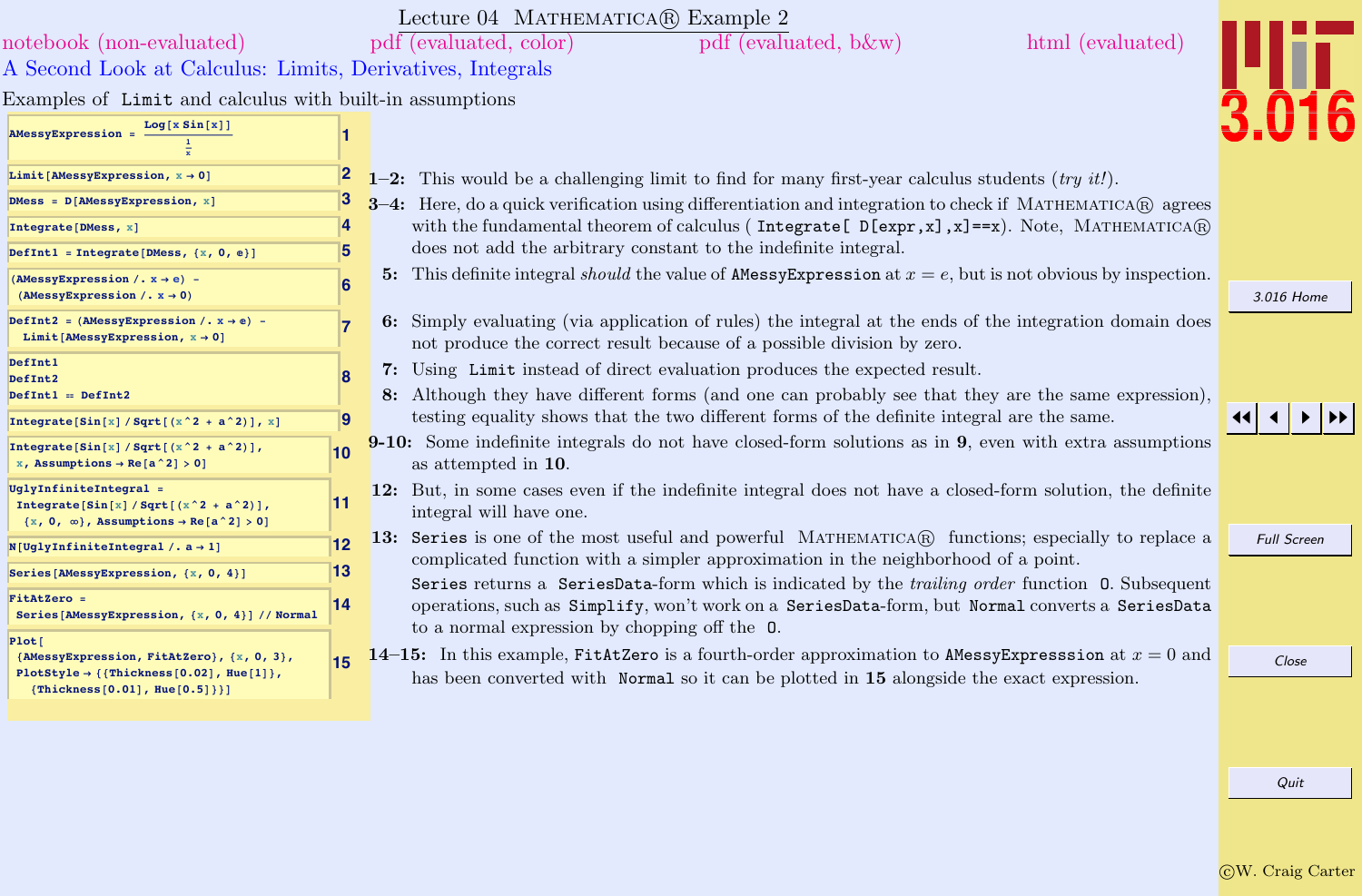#### c W. Craig Carter

Quit

## Solving Equations [notebook \(non-evaluated\)](http://pruffle.mit.edu/3.016-2012/Notebooks/L04/Lecture-04.nb) [pdf \(evaluated, color\)](http://pruffle.mit.edu/3.016-2012/pdf/L04/Lecture-04-3-COL.pdf) [pdf \(evaluated, b&w\)](http://pruffle.mit.edu/3.016-2012/pdf/L04/Lecture-04-3-BW.pdf) [html \(evaluated\)](http://pruffle.mit.edu/3.016-2012/html/Lecture-04/HTMLLinks/index_3.html)

Solve, its resulting rules, and how to extract solutions from the rules.

#### **Solving Equations**

### **The<br>Equation** =  $ax^2 + bx + c$ Note the use of  $\textbf{Equal} (= )$  rather than  $\textbf{Set} (= )$  in the following; using will produce an error message  $The \text{Zeroes} = \text{Solve}[\text{TheEquation} == 0, x]$ Note that the roots are given as **Rules**. Now we ask Mathematica to [verify that the solutions it found are indeed roots to the specified equa](http://pruffle.mit.edu/3.016-2012/html/Lecture-04/HTMLLinks/index_3.html)tion. Here is a prototypical example of using **Replace** (/.) to accomplish this: **TheEquation <sup>ê</sup>. TheZeroes 3 8implify[TheEquation** /. TheZeroes] More examples of using **Solve**: **<sup>a</sup>@<sup>i</sup>\_<sup>D</sup> :<sup>=</sup> <sup>i</sup> <sup>+</sup> <sup>1</sup> 5 TheQuinticEquation** =  $\text{Sum}[a[i] \times^i i, \{i, 0, 5\}]$  6 **TheFiveSols** =  $Solve[TheQuinticEquation = 0, x]$  7  $N$  [TheFiveSols]  $x / . N[The FiveSols]$ **9 Quad1 <sup>=</sup> <sup>a</sup> x^2 <sup>+</sup> <sup>y</sup> <sup>+</sup> <sup>3</sup> Quad2 = a y^2 + x + 1 Solve** $[$ **{Quad1**  $= 0$ **, Quad2**  $= 0$ }, {x, y}**1 10**

- 1: We assign the familiar quadratic equation to TheEquation as a demonstration of how to solve equations and extract solutions.
- 2: Solve takes a *logical equality* (or a list of logical equalities for simultaneous equations) as a first argument. It returns a list of solutions in the form of rules. Here, the list of rules is assigned to TheZeroes. There will be one rule for every solution found—if no solutions are found then Solution will either return an empty list, or a symbolic list of pure functions that the solutions must satisfy for subsequent use in numerical functions (this case qualifies as an advanced topic).

For the general quadratic case, Solve returns a list with two rules of the form  ${\{x\text{-}solution1\}, \{x\text{-}solution2\}}-it \text{ is a list of lists.}}$ 

We will see why it is a list of lists when we examine the solution to simultaneous equations in two variables in 9.

- 3: To evaluate the original equation at the values of x that solve it, one uses the rules (TheZeros) as a list of replacements: TheEquation/.TheZeros returns a list of the two values with x replaced by the solutions.
- 4: Using Simplify on this result produces the expected zeroes.
- 5–6: To see what Solve might do with higher-order polynomials, we set up a simple function for the coefficients of a particular quintic equation and create it using Sum.
- **7:** The zeroes of a quintic polynomial do not have general closed forms. Here MATHEMATICA $\widehat{\mathbb{R}}$  will return a symbolic representation of the solution rules—which we assign to TheFiveSols. This representation indicates that the solution doesn't have a closed form, but the form is suitable for subsequent numerical analysis.
- 8: To extract the numerical solution to TheQuinticEquation==0, the first line will return a list of rules for x; the second line returns a list of x with those rules used as a replacement.
- 10: This is an example of a solution to coupled quadratic equations. There are four solutions with the form:  $\{x->xsol1, y->ysol1\}, \ldots, \{x->xsol4, y->ysol4\}\}\$ . Each member of the list must contain a rule for each variable; that is why the solution has the form of a list of a list.

[3.016 Home](http://pruffle.mit.edu/3.016-2012/)



Full Screen

Close



Lecture 04 MATHEMATICA(R) Example 3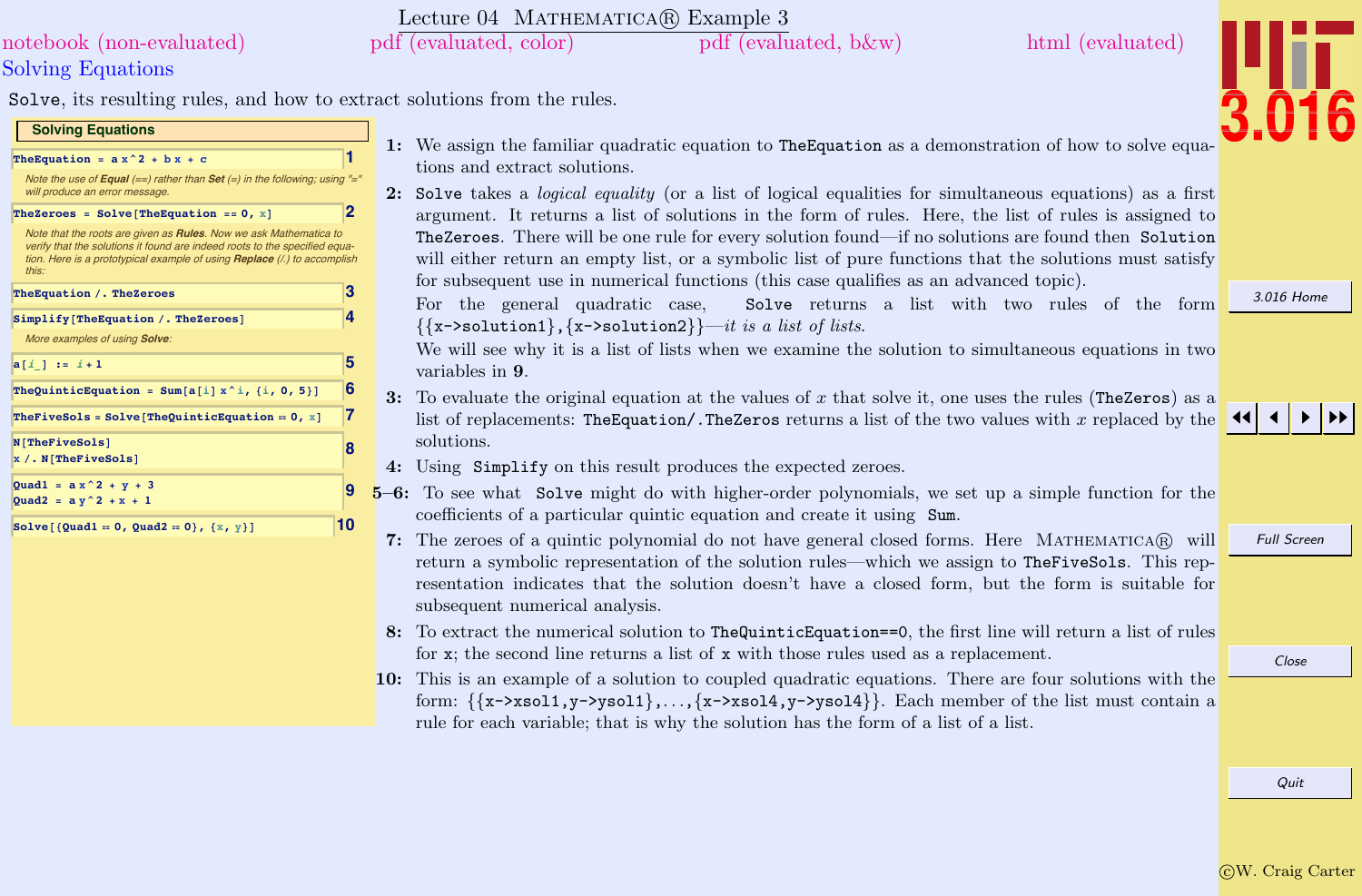Sometimes, no closed-form solution is possible. MATHEMATICAR will try to give you rules (in perhaps a seemingly strange form) but it really means that you don't have a solution to work with. One usually resorts to a numerical technique when no closed-form solution is possible— MATHEMATICAR has a large number of built-in numerical techniques to help out. A numerical solution is an approximation to the actual answer. Good numerical algorithms can anticipate where numerical errors creep in and accounts for them, but it is always a good idea to check a numerical solution to make sure it approximates the solution to the original equation.

Of course, to get a numerical solution, the equation in question must evaluate to a number. This means if you want to know the numerical approximate solutions  $x(b)$  that satisfy  $x^6 + 3x^2 + bx = 0$ , you have to iterate over values of b and "build up" your function  $x(b)$  one b at a time.

The "Numerical Equation Solving" topic in the "Numerical Mathematics" within "Tutorial Overviews" section of the Helper Palette provides a nice summary.

[3.016 Home](http://pruffle.mit.edu/3.016-2012/)

## JJ J I II



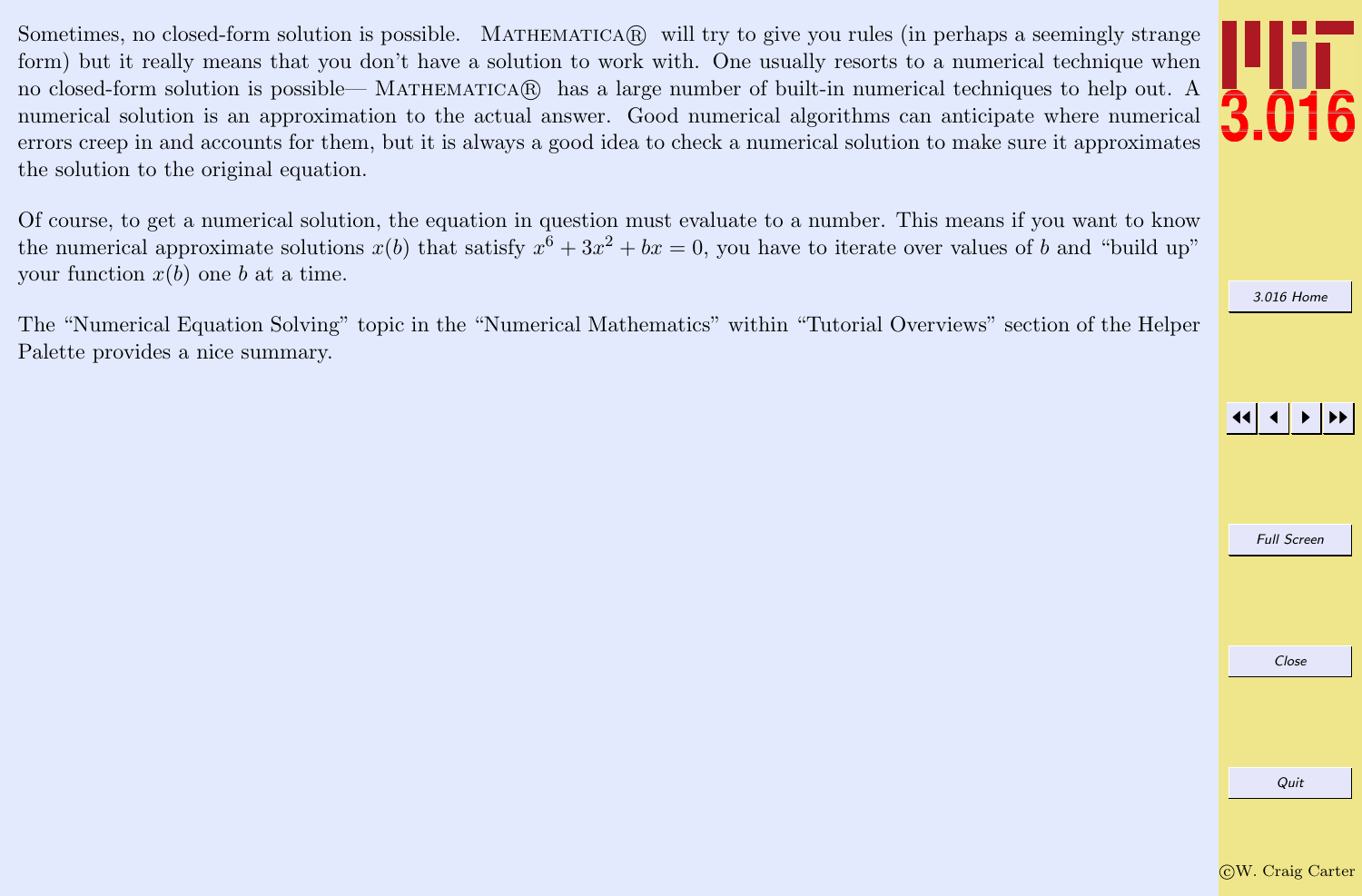Lecture 04 MATHEMATICA(R) Example 4

[notebook \(non-evaluated\)](http://pruffle.mit.edu/3.016-2012/Notebooks/L04/Lecture-04.nb) [pdf \(evaluated, color\)](http://pruffle.mit.edu/3.016-2012/pdf/L04/Lecture-04-4-COL.pdf) [pdf \(evaluated, b&w\)](http://pruffle.mit.edu/3.016-2012/pdf/L04/Lecture-04-4-BW.pdf) [html \(evaluated\)](http://pruffle.mit.edu/3.016-2012/html/Lecture-04/HTMLLinks/index_4.html)



| Integrate [Sin [x] / Sqrt [( $x^2 + a^2$ )], x]                                                                                                                                                 | 1              |                                                                                                              |
|-------------------------------------------------------------------------------------------------------------------------------------------------------------------------------------------------|----------------|--------------------------------------------------------------------------------------------------------------|
| Integrate <sup>[</sup><br>$Sin[x]/Sqrt[(x^2 + a^2)], {x, 0, 1}]$                                                                                                                                | $\overline{2}$ |                                                                                                              |
| NIntegrate[<br>$(Sin[x]/Sqrt[(x^2 + a^2)])/.a \rightarrow 1,$<br>${x, 0, 2Pi}]$                                                                                                                 | 3              |                                                                                                              |
| Plot[<br>NIntegrate[Sin[x]/Sqrt[ $(x^2 + a^2)$ ],<br>$\{x, 0, 2 Pi\}\}, \{a, 0, 10\},$ PlotStyle $\rightarrow$ Thick,<br>BaseStyle $\rightarrow$ {Large, FontFamily $\rightarrow$ "Helvetica"}] |                | 3: NIntegrate can find so<br>necessary that the inter-<br>(it is possible that the<br>a rule and replacement |
| Plot[{AMessyExpression, FitAtZero}, {x, 0, 3},<br>PlotStyle $\rightarrow$ { {Thickness [0.02], Hue [1] },<br>${Thickness[0.01], Hue[0.5]}\}$                                                    | 5              | numerical integrand, the<br>Like<br>most<br>numer<br>$NIntegrate [1/x, \{x, 1,$                              |
| $NSolve[AMessyExpression = 0, x]$                                                                                                                                                               |                |                                                                                                              |
| FindRoot[AMessyExpression == $0, \{x, .5, 1.5\}$ ]                                                                                                                                              | 7<br>8         | 4: NIntegrate is sufficien<br>plot vary a like the $x$ -a                                                    |
| FindRoot [FitAtZero = $0, {x, .5, 1.5}$ ]                                                                                                                                                       |                | of a.                                                                                                        |
| FindRoot[AMessyExpression = $0, \{x, 2.5, 3\}$ ]                                                                                                                                                | 9              | 5: Here we use Plot to c                                                                                     |

Examples of numerical algorithms NIntegrate FindRoot

Numerical Algorithms and Solutions

**[Numerical Solutions](http://pruffle.mit.edu/3.016-2012/html/Lecture-04/HTMLLinks/index_4.html)**

olutions in cases where Integrate cannot find a closed-form solution. It is egrand should evaluate to a number at all points in the domain of integration integrand could have singularities at a limited set of isolated points). Thus, t for a has to be used for the integrand that appears in 2. Along with the he bounds of the definite integral must also be specified.

 $\emph{ical}$  algorithms, NIntegrate can return wrong results (viz  $\infty$ . However, in practice these cases are rare; but, be wary.

ty fast that we can treat the integrand in  $2$  as a function of  $a$ . Here, we let extribution variety is stated integral integrand from 0 to  $2\pi$  as a function

- 5: Here we use Plot to compare our previous fourth-order polynomial approximation (FitAtZero) to the exact result (AMessyExpression).
- 6: NSolve will find roots to polynomial forms, but not for more general expressions.
- 7: FindRoot will operate on general expressions and find solutions, but additional information is required to inform where to search.

[3.016 Home](http://pruffle.mit.edu/3.016-2012/)

## JJ J I II

Full Screen

Close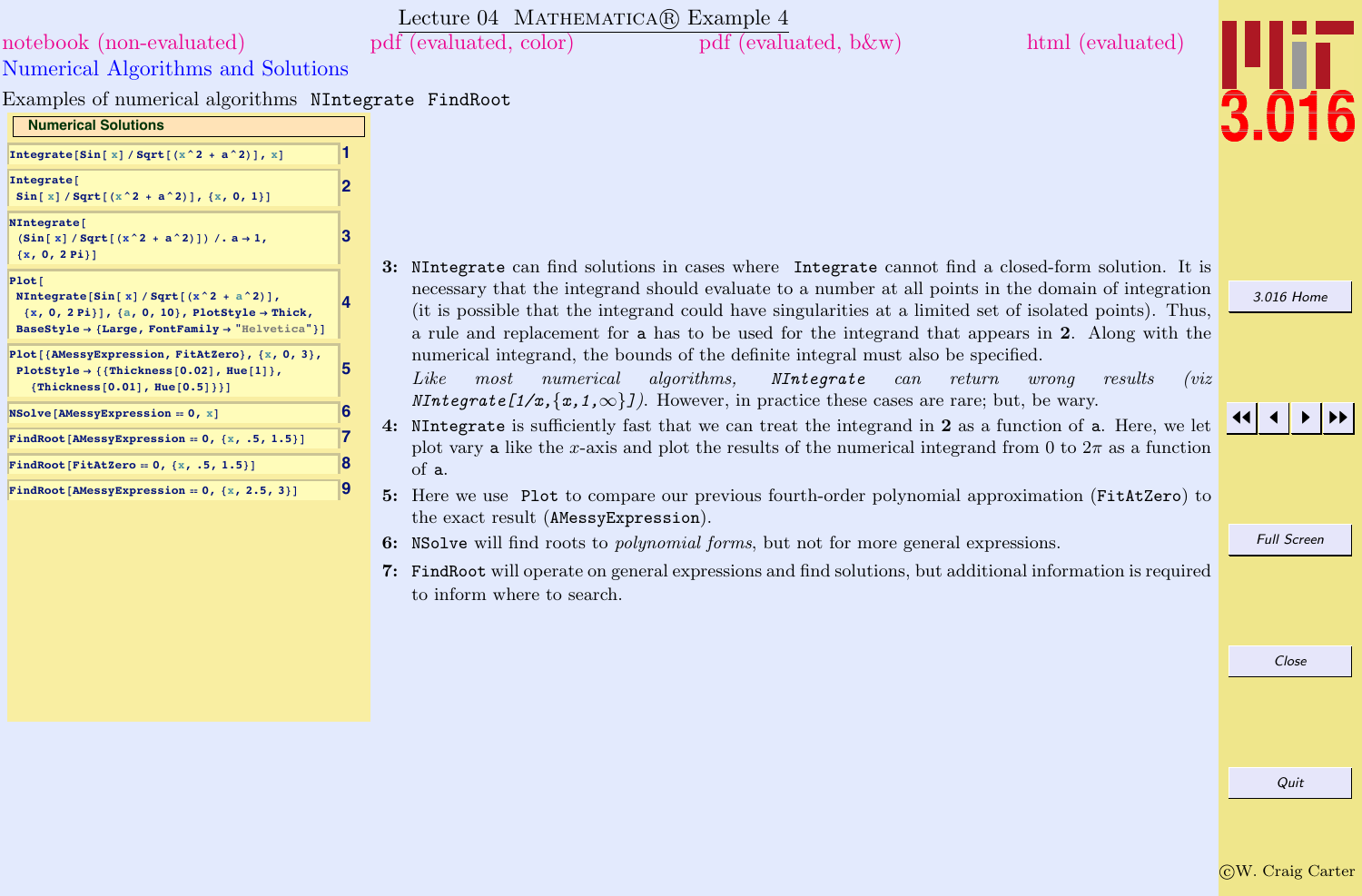- 1. You will want to save your work.
- 2. You will want to modify your old saved work
- 3. You will want to use your output as input to another program
- 4. You will want to use the output of another program as input to MATHEMATICA $\mathbb{R}$ .

You have probably learned that you can save your MATHEMATICAR notebook with a menu. This is one way to take care of the first two items above. There are more ways to do this and if you want to do something specialized like the last two items, then you will have to make MATHEMATICA(R) interact with files. Because an operating system has to allow many different kinds of programs to interact with its files, the internal operations to do input/output  $(I/O)$  seem somewhat more complicated than they should be. MATHEMATICA $\circledR$  has a few simple ways to do I/O—and it has some more complex ways to do it as well.

It is useful to have a few working examples that you can modify for your purposes. The examples will serve you well about 90% of the time. For the other 10%, one has to take up the task of learning the guts of  $I/O$ —hopefully, beginners can ignore the gory bits.

The "Files and Streams" overview within the "Tutorial Overviews" section of the Helper Palette is useful. Data reading is also integrated into MATHEMATICA $\mathbb{R}$  —see the "Data Handling & Data Sources" section at the top level of the help browser.



[3.016 Home](http://pruffle.mit.edu/3.016-2012/)

JJ J I II

Full Screen

Close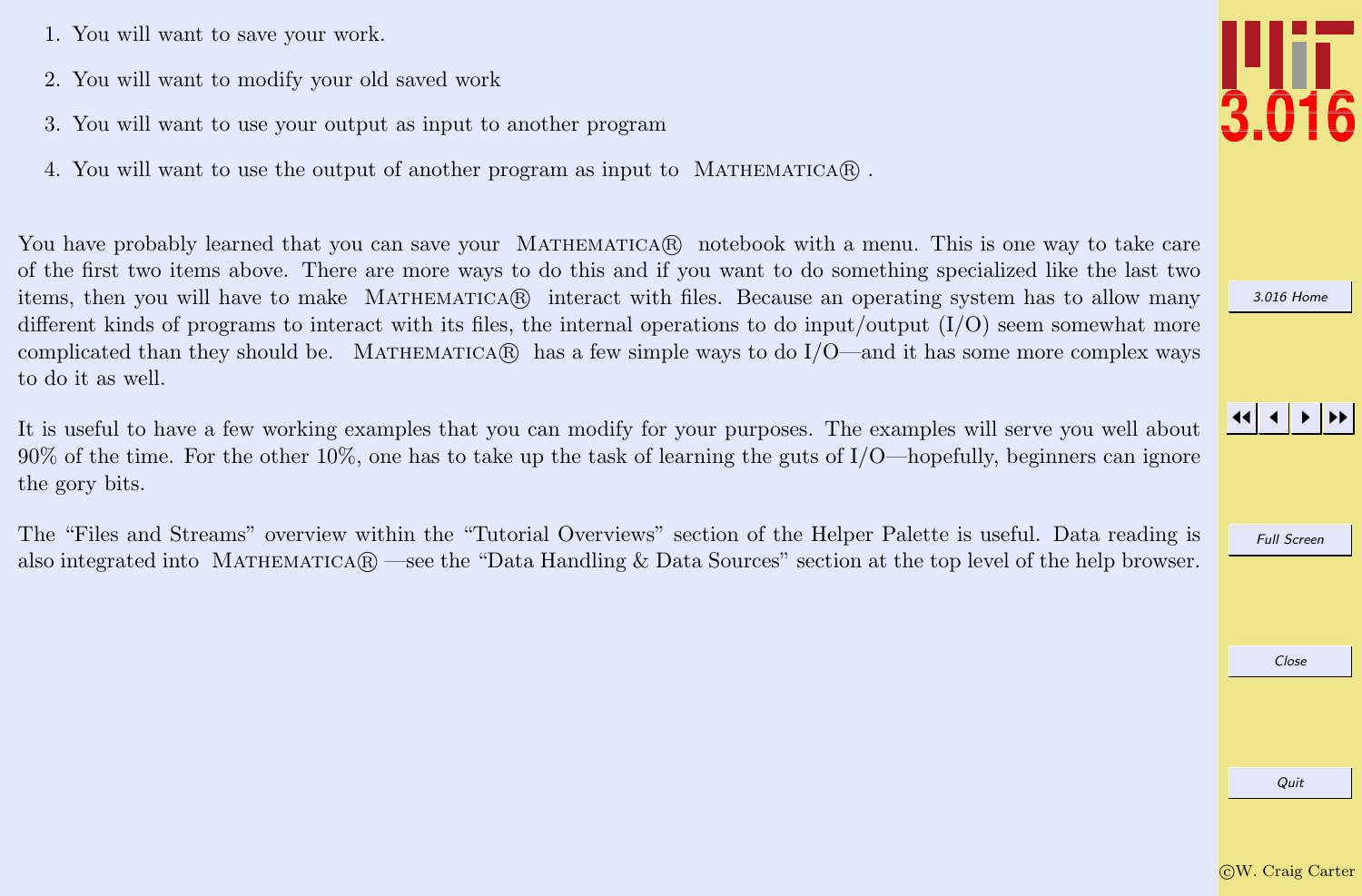### c W. Craig Carter

Quit

|                                                                                                  | Lecture 04 MATHEMATICA(R) Example 5                                                                                                                                                                        |                    |
|--------------------------------------------------------------------------------------------------|------------------------------------------------------------------------------------------------------------------------------------------------------------------------------------------------------------|--------------------|
| notebook (non-evaluated)                                                                         | $pdf$ (evaluated, b $\&w$ )<br>html (evaluated)<br>pdf (evaluated, color)                                                                                                                                  |                    |
| Interacting with the Filesystem                                                                  |                                                                                                                                                                                                            |                    |
|                                                                                                  | Reading and writing data directly and through the use of a <i>filestream</i> . A user should check and (sometimes) change the <i>working directory</i>                                                     |                    |
|                                                                                                  | to interact with files using Directory or SetDirectory. Otherwise, the full path to a file must be given.                                                                                                  |                    |
| <b>File Input and Output</b>                                                                     |                                                                                                                                                                                                            |                    |
| Directory []                                                                                     |                                                                                                                                                                                                            |                    |
| 2<br>AMessyExpression >> AFile.m                                                                 |                                                                                                                                                                                                            |                    |
| 3<br>Clear[AMessyExpression]                                                                     | 1: Directory will print the <i>current directory</i> into which, and from which, files will be read (if that direc-                                                                                        |                    |
| << Afile.m                                                                                       | tory is writable and readable). To change MATHEMATICAR 's current directory, use SetDirectory.                                                                                                             |                    |
| The previous statement reads in the expression, but it is not assigned to<br>its previous symbol | 2: Simple redirection of an expression into a file is achieved with >> The working directory must be<br>writable. Selected symbols can be saved in files all at once using Save.                           | 3.016 Home         |
| 5<br>AMessyExpression                                                                            | 4: A file containing a MATHEMATICA $\Re$ expression can be read in with $\prec$ The file must be <i>readable</i> .                                                                                         |                    |
| $AMessyExpression = \langle \langle AFile.m \rangle$                                             | Only the expression was saved using $\gg$ , not the symbol it was assigned to.<br>5:                                                                                                                       |                    |
| AMessyExpression                                                                                 | 8: The contents of a file can be displayed using FilePrint.                                                                                                                                                |                    |
| FilePrint["Afile.m"]                                                                             | This opens a filestream for subsequent use. Note that the filestream (here called AFileHandle)<br>10:                                                                                                      |                    |
| g<br>Close["ANewFileName"]                                                                       | is associated with a filename (here ANewFileName). Filestreams give the user much more control                                                                                                             |                    |
| AFileHandle = OpenWrite[<br>10<br>"ANewFileName", FormatType -> OutputForm]                      | over the way the file is written. The use of filestreams is useful for cases where data is written<br>incrementally during a calculation and this method can be generalized to different kinds of devices. |                    |
| $RandomPairs =$<br>11<br>Table [RandomReal $[0, 1), 2], \{i, 10\}$ ]                             | Another use of file streams is when the user wants to have the program compute the file name as a                                                                                                          |                    |
| 12 <br>Write[AFileHandle, RandomPairs]                                                           | string value, and then use the filestream to write to a file with a meaningful string (e.g., name the                                                                                                      |                    |
| 13<br>FilePrint ["ANewFileName"]                                                                 | file from a computed string "x=3_y=2.dat")                                                                                                                                                                 | <b>Full Screen</b> |
| 14<br>Write[AFileHandle, MatrixForm[RandomPairs]]                                                | 11: We use RandomReal to create some example data (a list of ten pairs of random numbers) to write<br>to the filestream.                                                                                   |                    |
| 15<br>FilePrint ["ANewFileName"]                                                                 | 12: An example of writing data directly with a filestream.                                                                                                                                                 |                    |
| 16<br>Close [AFileHandle]                                                                        | 13: Subsequent writes to the filestream get appended to the end of the file. Here we write the MatrixForm                                                                                                  |                    |
|                                                                                                  | of the data.                                                                                                                                                                                               | Close              |
|                                                                                                  | <b>16:</b> It is good practice to close open file streams when writing is finished.                                                                                                                        |                    |
|                                                                                                  |                                                                                                                                                                                                            |                    |
|                                                                                                  |                                                                                                                                                                                                            |                    |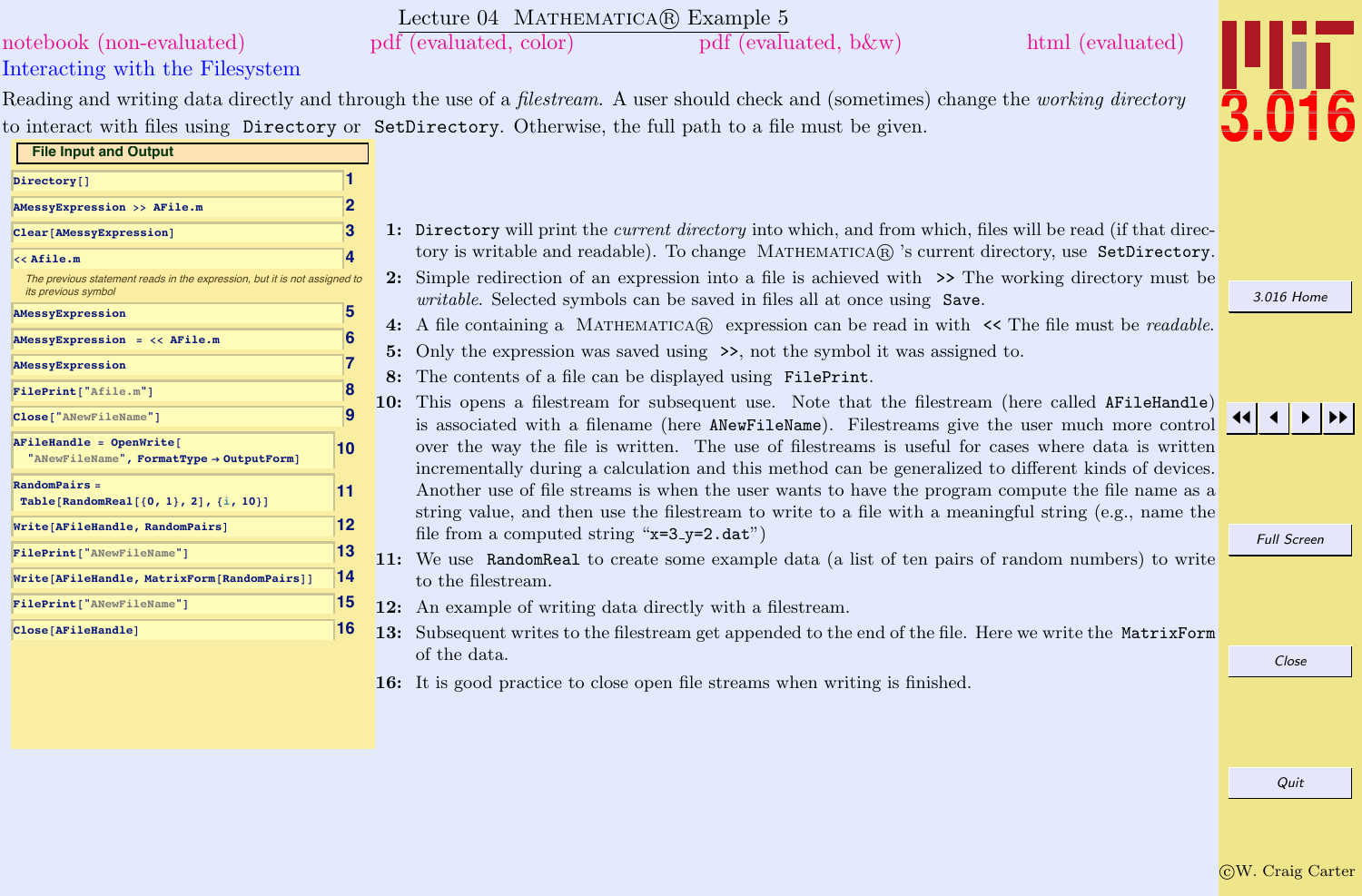|                                                                                                                                                                                        | Lecture 04 MATHEMATICA(R) Example 6                                                                                                     |                    |
|----------------------------------------------------------------------------------------------------------------------------------------------------------------------------------------|-----------------------------------------------------------------------------------------------------------------------------------------|--------------------|
| notebook (non-evaluated)                                                                                                                                                               | pdf (evaluated, color)<br>pdf (evaluated, b&w)<br>html (evaluated)                                                                      |                    |
| <b>Using Packages</b>                                                                                                                                                                  |                                                                                                                                         |                    |
|                                                                                                                                                                                        | There are a number of packages that come with MATHEMATICAR (and more that can be bought for special purposes). The                      |                    |
|                                                                                                                                                                                        | packages contain functions and data that can be added to a MATHEMATICAR session as desired, and not loaded beforehand. This             |                    |
|                                                                                                                                                                                        | helps regulate the amount of memory required to run MATHEMATICA®. You should look through the various packages in the help              |                    |
|                                                                                                                                                                                        | browser to get an idea of what is there—it is also a good idea to take a look at the inside of a package by editing a package file      |                    |
|                                                                                                                                                                                        | with an editor. By doing this, you will see some of internal structure of MATHEMATICA(R) and good examples of professional programming. |                    |
| <b>Using Packages</b>                                                                                                                                                                  |                                                                                                                                         |                    |
| Fortunately, others have gone to the trouble of writing files full of useful<br>stuff--and you can load this stuff into Mathematica for your very own use.                             |                                                                                                                                         |                    |
| Some people produce useful stuff and you can buy it, which is nice if you<br>find it valuable--and you can write stuff and gain value by selling it, which<br>might be even more nice. |                                                                                                                                         | 3.016 Home         |
| Mathematica comes with a group of Standard Packages, that you can<br>load in to do special tasks. The Package documentation can be found                                               |                                                                                                                                         |                    |
| with the Helper Palette, available at http://puffle.mit.edu/3.016/Help-<br>Pallette-Builder.nb. For example, take a look at the specialized package                                    |                                                                                                                                         |                    |
| Calendar:<br>$<<$ Calendar $\, \tilde{} \,$                                                                                                                                            |                                                                                                                                         |                    |
| 2<br>DayOfWeek [ {1929, 9, 30}]                                                                                                                                                        |                                                                                                                                         |                    |
| 3<br>DateList[]                                                                                                                                                                        |                                                                                                                                         |                    |
| CalendarChange[DateList[], Gregorian, Islamic]                                                                                                                                         | 1: A package is read in using the input operator $\prec$ or with Needs. Here is an example of how<br>Calendar is read.                  |                    |
| DateString[CalendarChange]<br>5                                                                                                                                                        | 2: DayOfWeek is one of the functions available in Calendar.                                                                             |                    |
| DateList[], Gregorian, Islamic]]                                                                                                                                                       | 3: DateList is part of the standard MATHEMATICA $\circledR$ kernel, without arguments it returns the current                            |                    |
|                                                                                                                                                                                        | date and time.                                                                                                                          | <b>Full Screen</b> |
|                                                                                                                                                                                        | 4: We use the Gregorian calendar-here is the current date in the Islamic calendar.                                                      |                    |
|                                                                                                                                                                                        | 5: Here, we print the Islamic date in a more readable form. It would be nice to have a little function                                  |                    |
|                                                                                                                                                                                        | to translate the day and the month into Arabic                                                                                          |                    |
|                                                                                                                                                                                        |                                                                                                                                         | Close              |
|                                                                                                                                                                                        |                                                                                                                                         |                    |
|                                                                                                                                                                                        |                                                                                                                                         |                    |
|                                                                                                                                                                                        |                                                                                                                                         |                    |

 $\overline{\text{C}}\text{W}$ . Craig Carter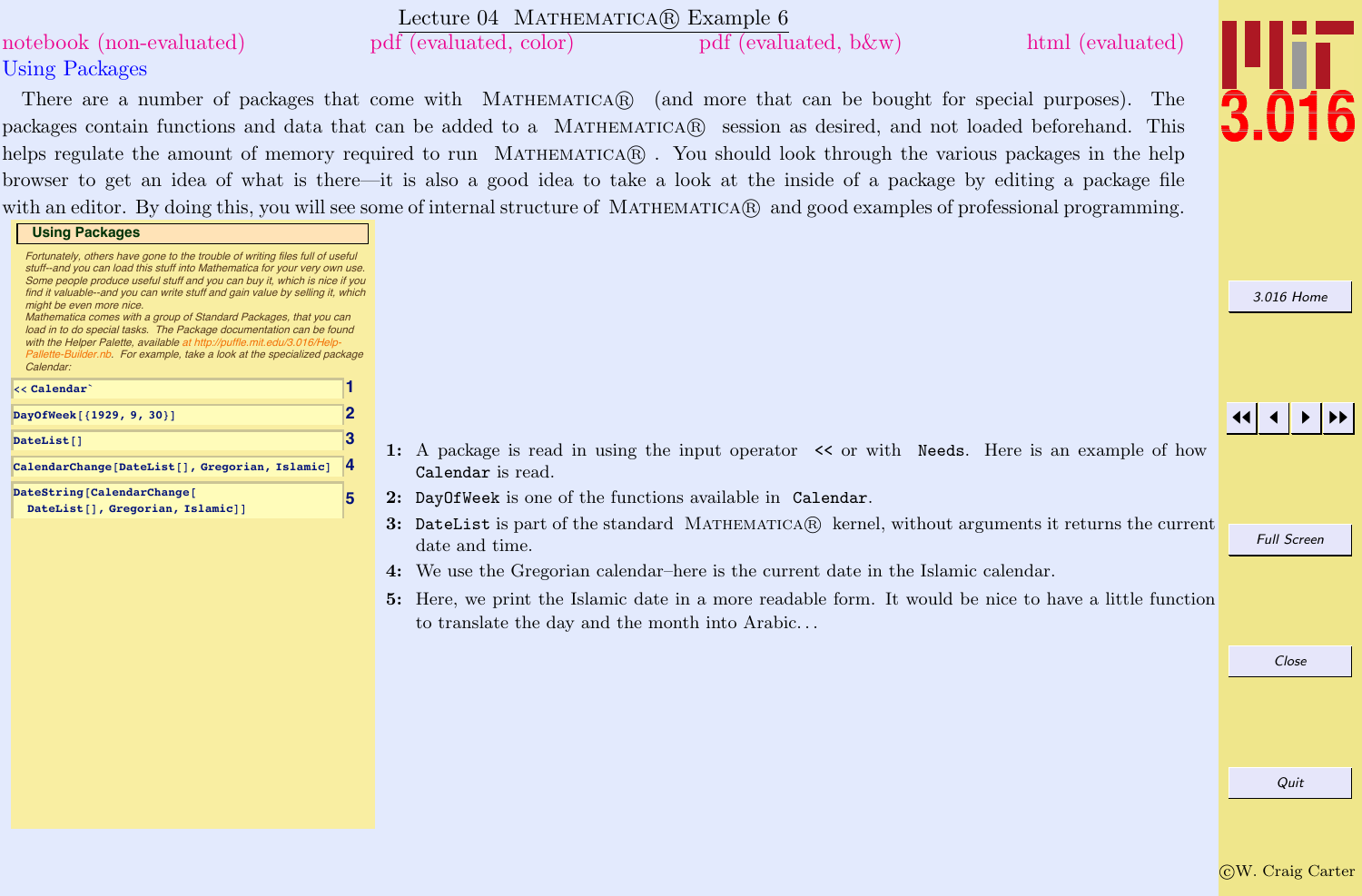# Index

 $<<, 8, 9$  $<<, 8, 9$  $<<, 8, 9$  $<<, 8, 9$  $\gg$ , [8](#page-0-0) Assumptions use in Simplify , [2](#page-0-0) Integrate using Assumptions , [3](#page-0-0) Simplify using Assumptions , [2](#page-0-0) Simplify doesn't simplify √  $x^2$  $x^2$ ?, 2

Apart , [2](#page-0-0) Assumptions , [2](#page-0-0) assumptions simplifying roots, [2](#page-0-0)

Calendar , [9](#page-0-0)  $\mathtt{Coefficient},\,2$  $\mathtt{Coefficient},\,2$  $\texttt{Collect},\,2$  $\texttt{Collect},\,2$ current directory, [8](#page-0-0)

D , [3](#page-0-0)  ${\tt DateList},\,9$  ${\tt DateList},\,9$ Day $0$ f $\mathtt{Week},\,9$  $\mathtt{Week},\,9$ derivatives example, [3](#page-0-0) Directory, [8](#page-0-0) Expand,  $2$ Factor,  $2$ 

FilePrint, [8](#page-0-0) filestream, [8](#page-0-0)  $\texttt{FindRoot},\,6$  $\texttt{FindRoot},\,6$ importing data, [7](#page-0-0) input and output, [7](#page-0-0) input/output, [7](#page-0-0) integrals example, [3](#page-0-0) Integrate,  $3, 6$  $3, 6$  $3, 6$ Limit,  $3$ limits example, [3](#page-0-0) Mathematica function ii,  $8, 9$  $8, 9$  $8, 9$ ¿¿, [8](#page-0-0) Apart, [2](#page-0-0) Assumptions, [2](#page-0-0) Coefficient, [2](#page-0-0) Collect, [2](#page-0-0) DateList, [9](#page-0-0) DayOfWeek, [9](#page-0-0) Directory, [8](#page-0-0) D, [3](#page-0-0) Expand, [2](#page-0-0) Factor, [2](#page-0-0) FilePrint, [8](#page-0-0) FindRoot, [6](#page-0-0)



| 3.016 Home         |
|--------------------|
|                    |
|                    |
|                    |
| <b>Full Screen</b> |
|                    |
| Close              |
|                    |
| Quit               |
|                    |

c W. Craig Carter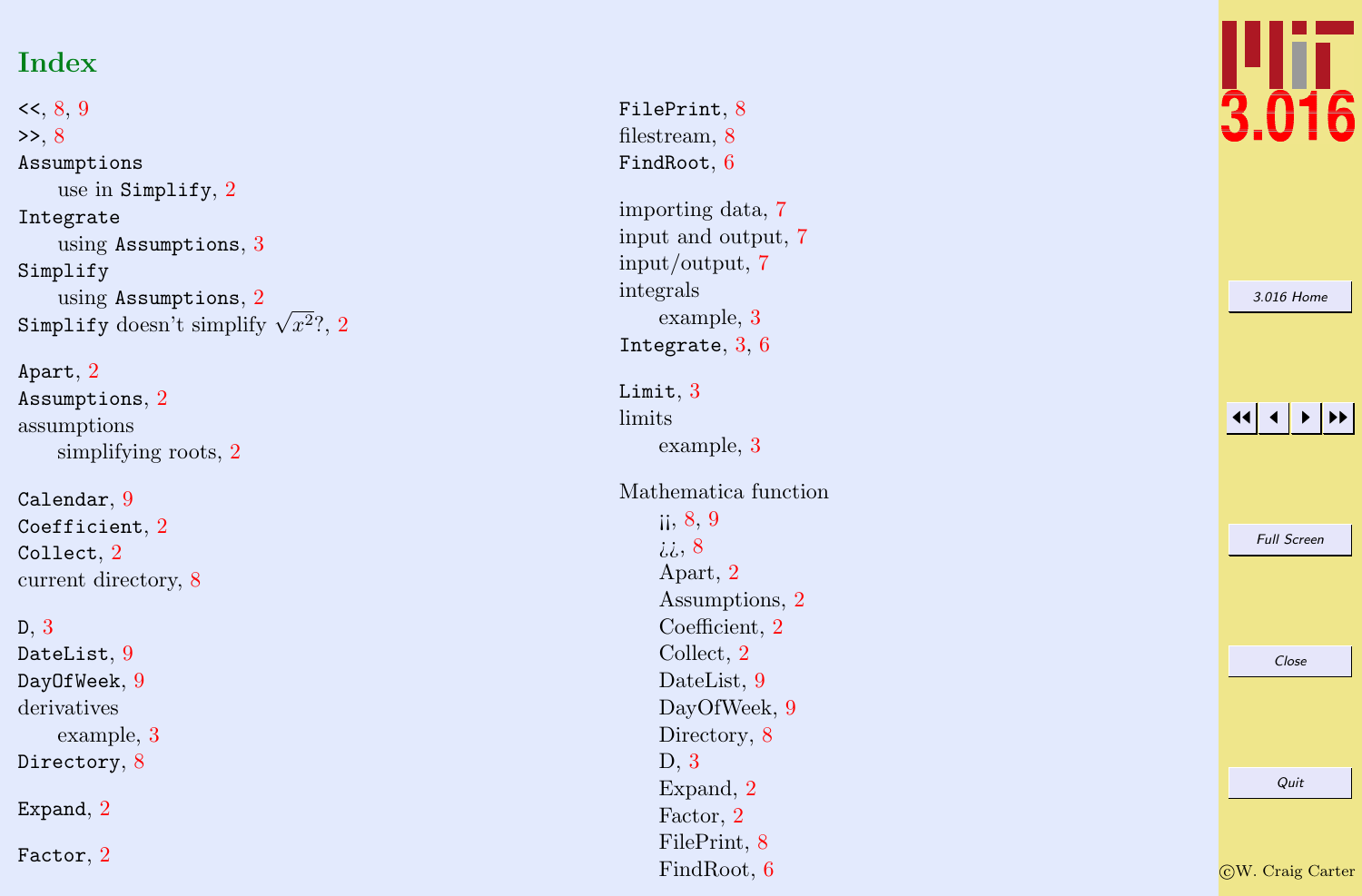Integrate, [3](#page-0-0), [6](#page-0-0) Limit, [3](#page-0-0) MatrixForm, [8](#page-0-0) NIntegrate, [6](#page-0-0) NSolve, [6](#page-0-0) Needs, [9](#page-0-0) Normal, [3](#page-0-0) Numerator, [2](#page-0-0) O, [3](#page-0-0) Plot, [6](#page-0-0) RandomReal, [8](#page-0-0) Save, [8](#page-0-0) SeriesData, [3](#page-0-0) Series, [3](#page-0-0) SetDirectory, [8](#page-0-0) Simplify, [2](#page-0-0)–[4](#page-0-0) Solution, [4](#page-0-0) Solve, [4](#page-0-0) Sum, [4](#page-0-0) Together, [2](#page-0-0) Mathematica package Calendar, [9](#page-0-0) mathematica packages example, [9](#page-0-0) MatrixForm,  $8$  $\texttt{Needs},\,9$  $\texttt{Needs},\,9$  $N$ Integrate,  $6$ Normal , [3](#page-0-0)  $\texttt{NSolve},\, 6$  $\texttt{NSolve},\, 6$ 

numerical solutions and integrals

Numerator,  $2$ 

examples, [6](#page-0-0)

### O , [3](#page-0-0)

packages using example, [9](#page-0-0) Plot,  $6$ polynomials manipulating, [2](#page-0-0)

## RandomReal,  $8$

rational forms, [2](#page-0-0) roots of equations numerical example, [6](#page-0-0) rules as a result of Solve , [4](#page-0-0) resulting from Solve , [4](#page-0-0)

 $\mathtt{Save},\, 8$  $\mathtt{Save},\, 8$ saving work, [7](#page-0-0) Series,  $3$  $\texttt{SeriesData},\, 3$  $\texttt{SeriesData},\, 3$  ${\tt SetDirectory},\, 8$  ${\tt SetDirectory},\, 8$  $\texttt{Simplify}, \, 2\text{--}4$  $\texttt{Simplify}, \, 2\text{--}4$  $\texttt{Simplify}, \, 2\text{--}4$  $\texttt{Simplify}, \, 2\text{--}4$ Solution , [4](#page-0-0)  $\texttt{Solve},\,4$  $\texttt{Solve},\,4$ solving equations, [4](#page-0-0) square roots of squared expressions simplification, [2](#page-0-0) Sum , [4](#page-0-0)

systems of quadratic equations



[3.016 Home](http://pruffle.mit.edu/3.016-2012/)

| <b>Full Screen</b> |
|--------------------|
|                    |
|                    |
| Close              |
|                    |
|                    |
| Quit               |
|                    |
|                    |

c W. Craig Carter